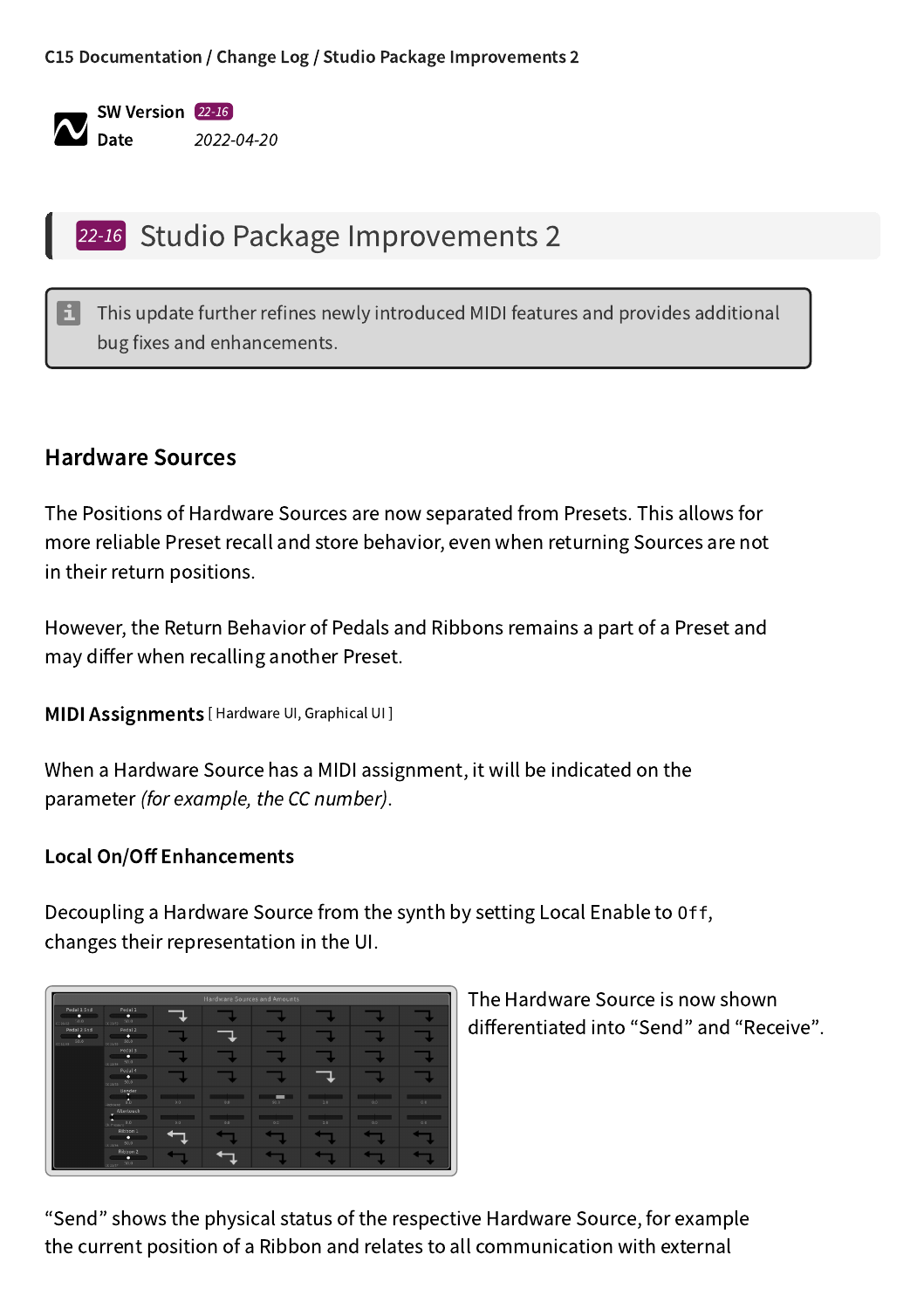devices. This value is sent via MIDI.

"Receive" assigns the value that is passed internally to the synth. This is either a value received via MIDI or, in the case of the bidirectional Ribbons, a value received via an adjusted Macro Control. This allows the audio engine of the C15 to be triggered by an external device and at the same time the Hardware Sources can be used to control other external devices without conflict.

#### Changing a Hardware Source Return Behavior

When [ReturnToZero/ReturnToCenter] is chosen, the position of the Hardware Source will drop to the return position.

 $\Box$  We recommend to leave returning Sources in their return positions when changing their Return Behavior. Otherwise, the modulation to associated Macro Controls may be compromised due to offsets and clipping Macro Controls.

If a Pedal's behavior changes [ReturnToCenter  $\rightarrow$  NonReturn/ReturnToZero], the position will be clipped (negative values will be set to zero).

#### Recalling a Preset with differing Return Behavior

In case the return behavior of a particular Hardware Source changes when a preset is recalled, our general aim is to leave the position intact. However, there is an exception: If a Ribbon changes [NonReturn <sup>→</sup> ReturnToCenter], the position will drop to the return position.

## Boot Sound

As Hardware Source positions are not part of a Preset anymore, loading the first Sound after booting the C15 depends on how the Hardware Sources are placed physically. Returning Hardware Sources may not be in their return positions, which will affect the Preset. Non-returning untouched Pedals and Ribbons are dominated by associated Macro Controls and will not affect the Preset.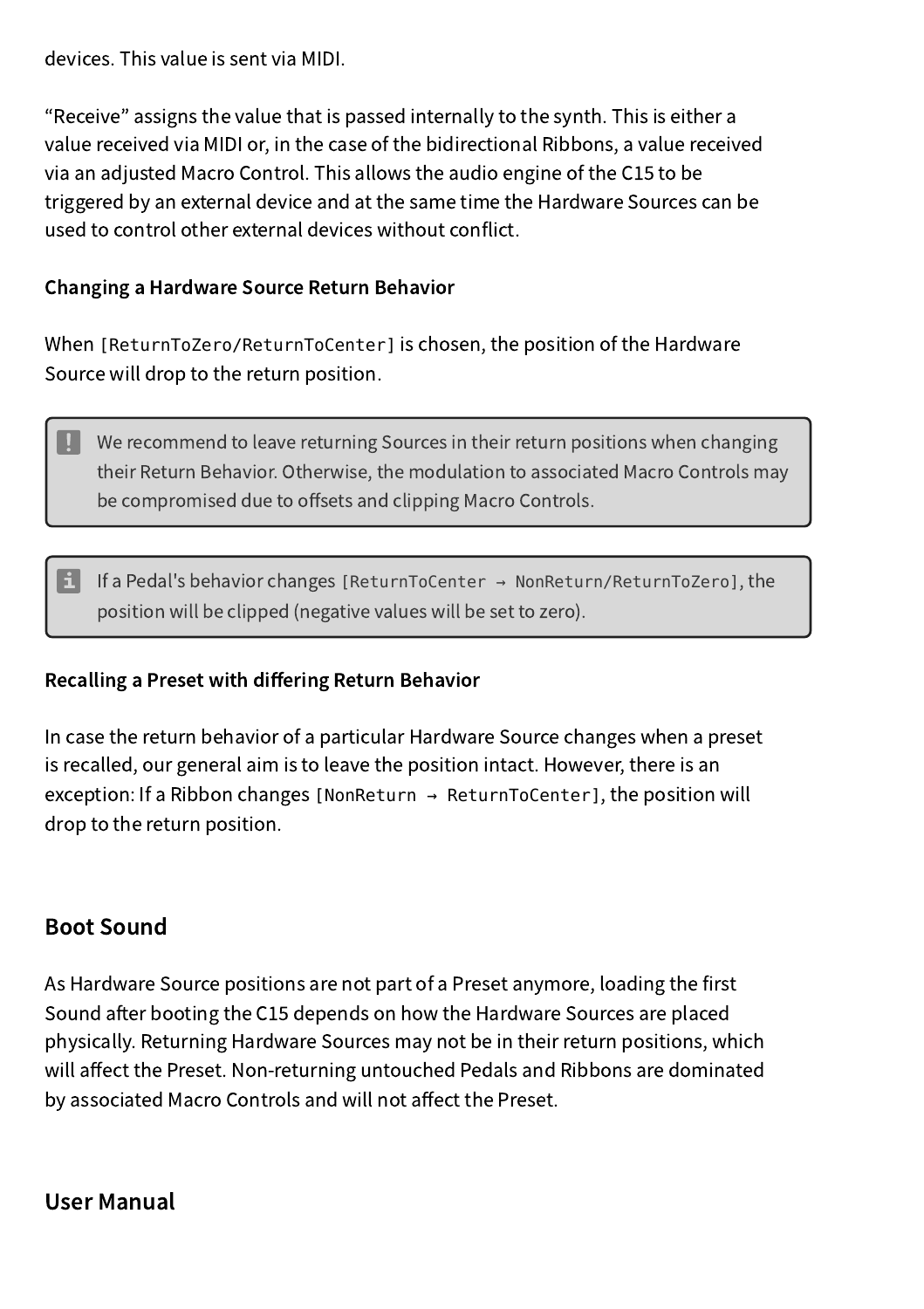The User Manual has been reworked from scratch and now provides more content and better navigation.

# Fixes and Improvements

MIDI

If the Local Enable setting of a Hardware Source changes, the last position will be shared between the Send and Receive representations (Local *On <sup>→</sup> Off*: Receive → Send, *Local Off <sup>→</sup> On*: Send → Receive). So, even for returning Sources in arbitrary positions, the last position will correctly be reflected.

A returning Hardware Source will drop to its return position (internally, affecting the Receive representation and the Synth), when Local is disabled.

AllNotesOff messages are now sent more carefully, only if internal keys are pressed. When recalling Split Sounds with differing Mono/Unison behavior, the message will correspond to the Part in which a reset occured.

## Recorder

The Auto Start option will default to Off, until it is explicitly changed.

## General Fixes

- reworked animated screens in the Panel Unit Display  $\bullet$
- introduced a Shutdown Screen (urging the User to not cut the power supply until the C15 is properly shut down)
- fixed Bank Import from USB Stick
- fixed Bank sorting

## Known Issues

The current handling of Hardware Sources works reliably when using physical Sources or MIDI messages. Using Hardware Sources from the Hardware UI or Web UI during Behavior changes, Preset recalls or Local changes may lead to unwanted behavior.